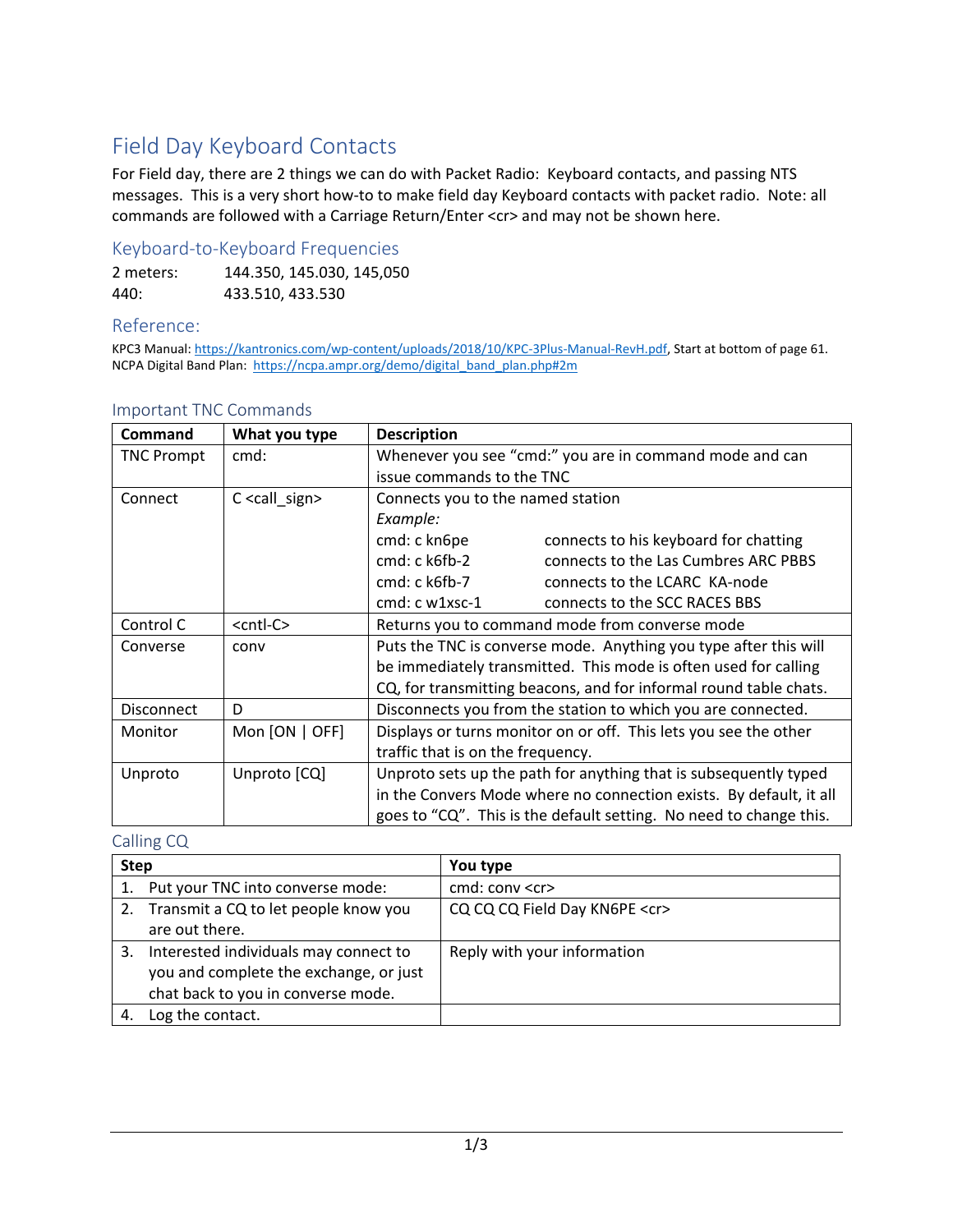## Answering a CQ, chat mode

| <b>Step</b> |                                                                                                            | You type                                                                      |
|-------------|------------------------------------------------------------------------------------------------------------|-------------------------------------------------------------------------------|
|             | 5. Put your TNC into converse mode:                                                                        | $cmd: conv < c$ r>                                                            |
| 6.          | When you see a station calling CQ, just<br>type their call, your call, and your<br>exchange. For instance: | <their_call>, this is <your call="">, 1D<br/>SCV<cr></cr></your></their_call> |
|             | Make sure they reply and state your call<br>sign and their exchange information                            |                                                                               |
| 8.          | Log the contact.                                                                                           |                                                                               |

#### Answering a CQ, connect mode

| <b>Step</b>                            | You type                                           |
|----------------------------------------|----------------------------------------------------|
| 9. Put your TNC into command mode:     | $<$ cntl-C>                                        |
| 10. When you see a station calling CQ, | (example)<br>cmd: c KI6LDM                         |
| connect to their call                  | (Wait for the TNC to reply that you are connected) |
| 11. State your call and your exchange. | 1D SCV, copy?                                      |
|                                        | (they should reply with something similar)         |
|                                        | Thanks! Good luck with the contest!                |
| 12. Disconnect from that station       | $<$ cntl-C $>$                                     |
|                                        | D < c r                                            |
| 13. Log the contact.                   |                                                    |

#### Example #1

| KN6PE calls CQ in chat mode      | AI6CC answers in chat mode        |
|----------------------------------|-----------------------------------|
|                                  | Mon on                            |
|                                  | conv                              |
| Mon on                           |                                   |
| conv                             |                                   |
| CO CO CO Field Day, KN6PE        | KN6PE this is AI6CC 1D SCV, copy? |
| AI6CC this is KN6PE copy, 1D SCV | Copy, good luck with the contest! |
| CQ CQ CQ Field Day, KN6PE        |                                   |

#### Example #2

| KN6PE call CQ in chat                      | AI6CC answers in connect mode         |
|--------------------------------------------|---------------------------------------|
|                                            | Mon on                                |
| conv                                       |                                       |
| CO CO CO Field Day, KN6PE                  | cmd: c kn6pe                          |
|                                            | ***CONNECTED ***<br>(TNC connect msg) |
| ***CONNECTED TO AI6CC<br>(TNC connect msg) |                                       |
|                                            | Please copy 1D SCV                    |
| Copy. I am also 1D SCV                     | Thanks, 73.                           |
|                                            | $<$ cntl-C>                           |
|                                            | D                                     |
| *** DISCONNECTED                           | *** DISCONNECTED                      |
| CO CO CO Field Day, KN6PE                  |                                       |

Hints

- 1. Consider building a text file with some standard text replies. Then, you can just copy and paste it into the Ipserial program to speed your replies.
- 2. Feel free to be as chatty or terse as you want. This is packet… a few extra words won't matter!
- 3. Start off on 145.050. This is a popular Keyboard-to-Keyboard frequency.
- 4. Get your antenna up as high as possible to be heard.